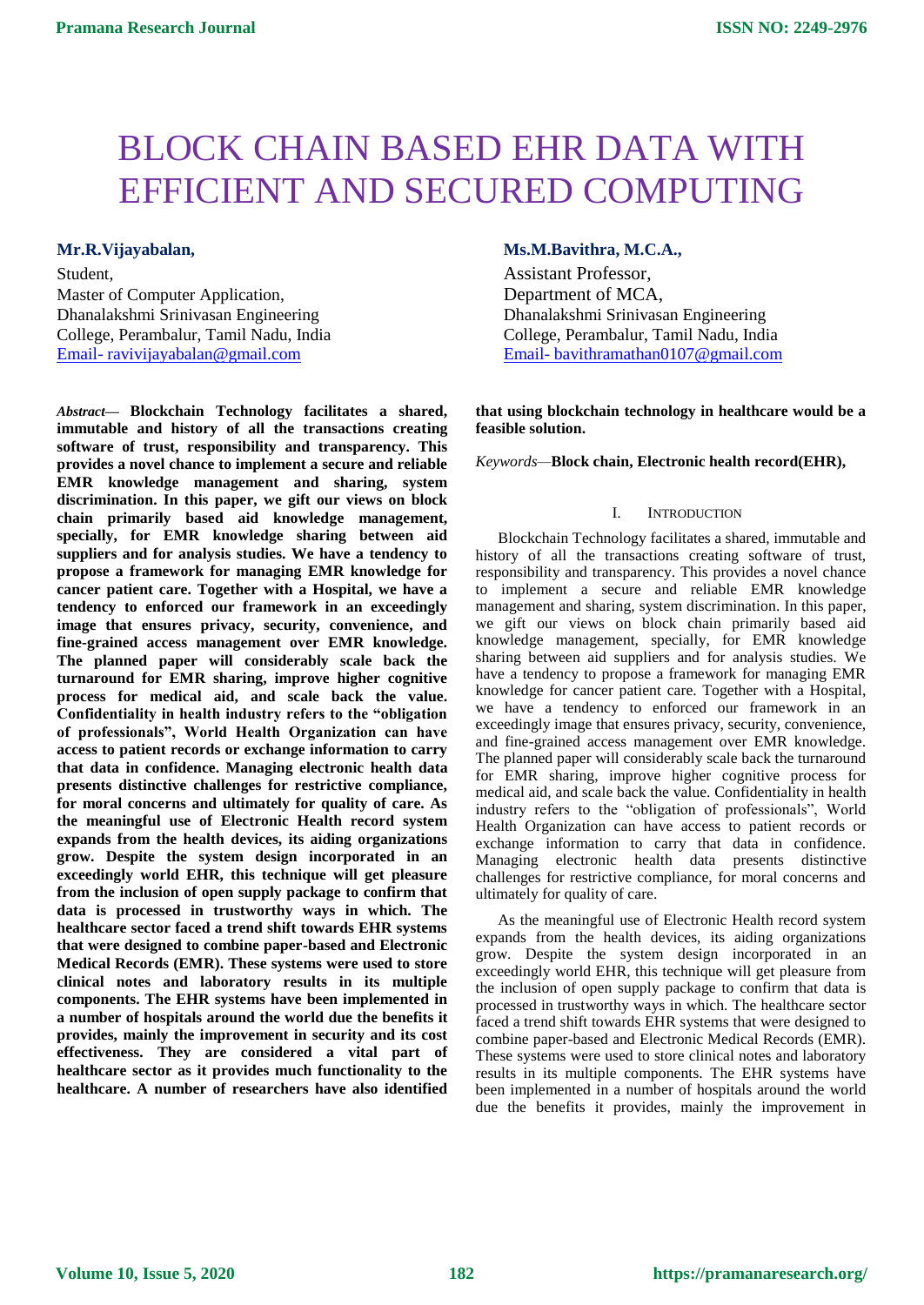security and its cost effectiveness. They are considered a vital part of healthcare sector as it provides much functionality to the healthcare. A number of researchers have also identified that using blockchain technology in healthcare would be a feasible solution.

ELECTRONIC Medical Record (EMR) is a systematized digital record which contains the detailed health information of a patient and population. The initially conception of EMR is to take place of traditional papery medical record, so as to improve the management of cases in a health-care institution. However, due to the increasingly concern of selfhealth, general population also want to obtain and manage their own health information in some way. Thus, a novel personalized health information management system called Electronic Health Record (EHR) became popular. By using EHR, on the one hand, users are able to manage their own health records.

#### II. PROPOSED SYSTEM

A framework for administering and EMR sharing information for cancer patient care. In collaboration with a Hospital, a framework is enforced during a standard that ensures privacy, security, availableness, and fine-grained access management over EMR information. The pro-posed work will considerably cut back the turnaround for EMR sharing, improve deciding for treatment, and cut back the value.



**Fig 1. System architecture**

This provides a novel chance to design and implement a secure, trustable EMR information management and sharing system victimization using blockchain. Payments: The international payment sector is error flat expensive and receptive cash. It takes days if not longer for cash to flow across the globe. The blockchain is already providing solutions with remission firms like abra, bitsPark. The aim of our proposed framework is initially to execute blockchain technology for EHR and secondly to provide secure storage of electronic records by defining granular access rules for the users of the proposed framework. Moreover, this framework also discusses the scalability problem faced by the blockchain technology in general through use of off-chain storage of the records. This framework provides the EHR system with the benefits of having a scalable, secure and essential blockchainbased solution.

## III. SYSTEM IMPLEMENTATION

Implementation is used here to mean the process of convert a new or revise system design into operational one. translation is one aspect of execution. The other part is post execution assess and software and maintenance. Performance is the stage of the project where the theoretical design is turned into a working system. At this stage the main work load, the greatest confusion and the major impact on the existing system shifts to the user department. If the implementation is not planned and controlled, it can cause disarray and confusion.

Achievement includes all those behavior that take place to change from the old system to the new one. The new system may be totally new, replacing an existing manual or automated system or it may be a major alteration to an existing system. accurate implementation is necessary to provide a consistent system to meet the organization requirements. Successful implementation may not assurance improvement in the association using the new system, but unacceptable installation will prevent it. Initially a primary implementation plan is prepared to schedule and manage many different activities that must be completed for a successful system implementation. The preliminary plan serves as a basis for the initial checking of assignment of resources to important implementation activities

#### IV. EXPERIMENT AND RESULT

A framework for administering and EMR sharing information for cancer patient care. In collaboration with a Hospital, a framework is enforced during a standard that ensures privacy, security, availableness, and fine-grained access management over EMR information. The pro-posed work will considerably cut back the turnaround for EMR sharing, improve deciding for treatment, and cut back the value. This provides a novel chance to design and implement a secure, trustable EMR information management and sharing system victimization using blockchain. Payments: The international payment sector is error flat expensive and receptive cash. It takes days if not longer for cash to flow across the globe. The blockchain is already providing solutions with remission firms like abra, bitsPark. The aim of our proposed framework is initially to execute blockchain technology for EHR and secondly to provide secure storage of electronic records by defining granular access rules for the users of the proposed framework. Moreover, this framework also discusses the scalability problem faced by the blockchain technology in general through use of off-chain storage of the records. This framework provides the EHR system with the benefits of having a scalable, secure and essential blockchainbased solution.